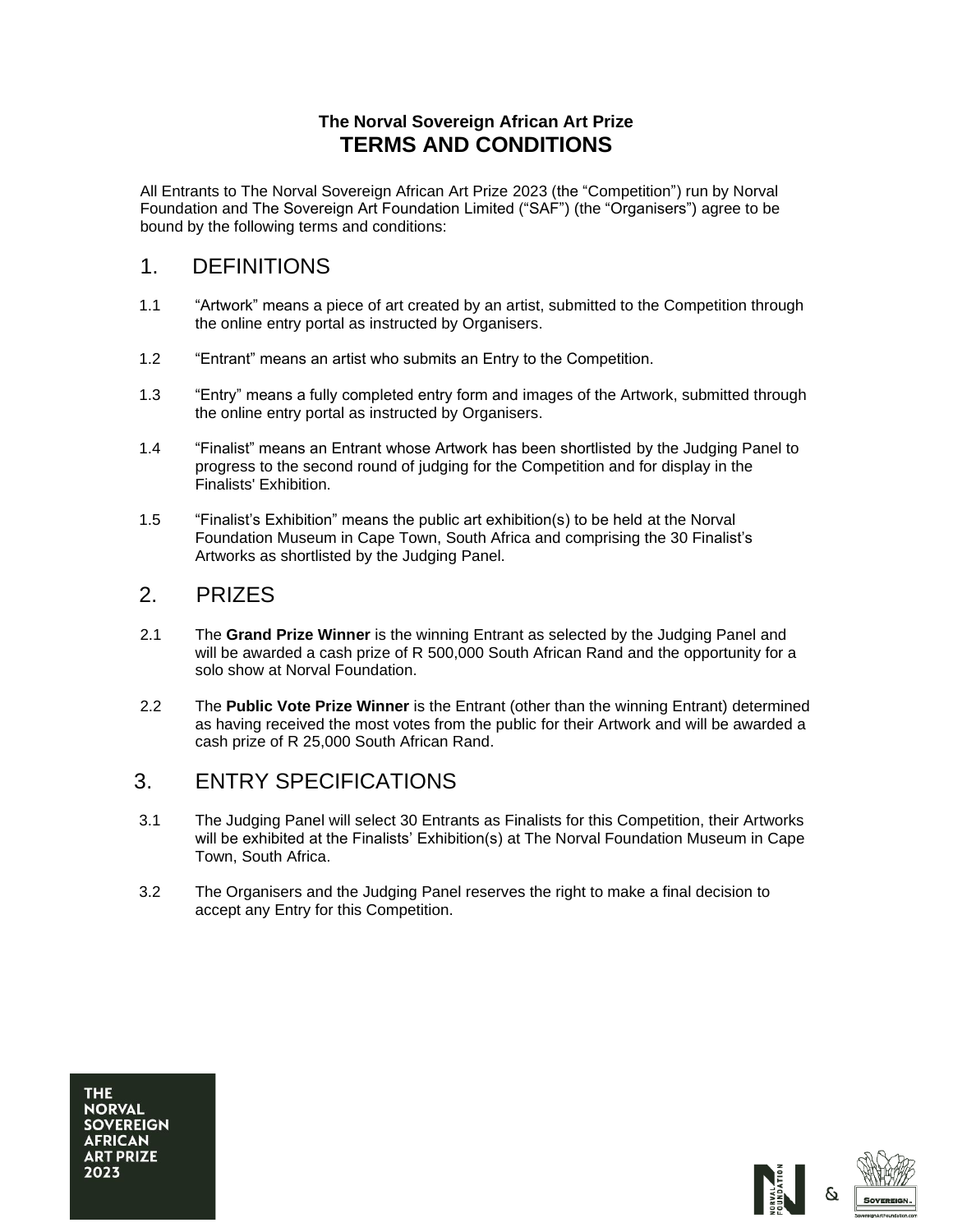- 3.3 The decision of the Organisers and the Judging Panel on any and all matters relating to the Competition will be final and binding. Neither the Organisers nor members of the Judging Panel shall be obliged or bound to enter into any communications whatsoever regarding such decisions.
- 3.4 All Entrants must be nominated by one of the appointed nominators as listed on the SAF and Norval Foundation websites.
- 3.5 All Entrants should be living on the African continent or identify as a member of the African diaspora.
- 3.6 Entrants must be practicing artists who have had at least one solo exhibition at a recognised professional gallery. Details of their exhibitions should be clearly stated in the artist's CV.
- 3.7 There are no limits to age of Entrants.

### 4. ARTWORK SPECIFICATIONS

- 4.1 All Artwork(s) must be the original work of the Entrant and must have been produced within the current or previous calendar year.
- 4.2 For the avoidance of doubt, the Entrants hereby warrant that they own the copyright to their Artwork(s) and further warrant that their Artwork contains no feature or aspect or material that constitutes a breach (or potential/anticipatory breach) of a third party's intellectual property.
- 4.3 Limited edition Artwork (e.g. photographs, digital works, prints or sculptures) must not have been produced in more than five numbered copies with an additional three artist's proofs. In such cases, each Artwork must be signed and numbered, and the Entry must include a declaration stating the edition number of the Artwork and total editions made.
- 4.4 **Medium** Performance art and art consisting solely of audio, video or time-based media will not be accepted. Artworks that contain an audio or video component will be considered on a case-by-case basis.
- 4.5 **Dimensions** All two-dimensional Artworks (including frame or mounting) should not exceed 150 x 150cm and should not be more than 5cm in depth. Composite Artworks must fit within these dimensions when placed together.
- 4.6 **Dimensions** All three-dimensional Artworks should not exceed 150 x 50 x 50cm (height x width x depth).
- 4.7 All Artworks must be available for sale in accordance with Condition 8 below and must remain so until the Entrant is informed that the Competition is at an end.
- 4.8 Entrants should only submit finished, complete Artworks into the Competition. Unfinished Artworks or Artworks which are partially complete will not be accepted.

**Please keep checking for updates to the list of nominators!**

**Don't exceed edition size!**

**Please note largest size!**

**Please note!**

**NORVAL SOVEREIGN AFRICAN ART PRIZE** 2023

**THE** 

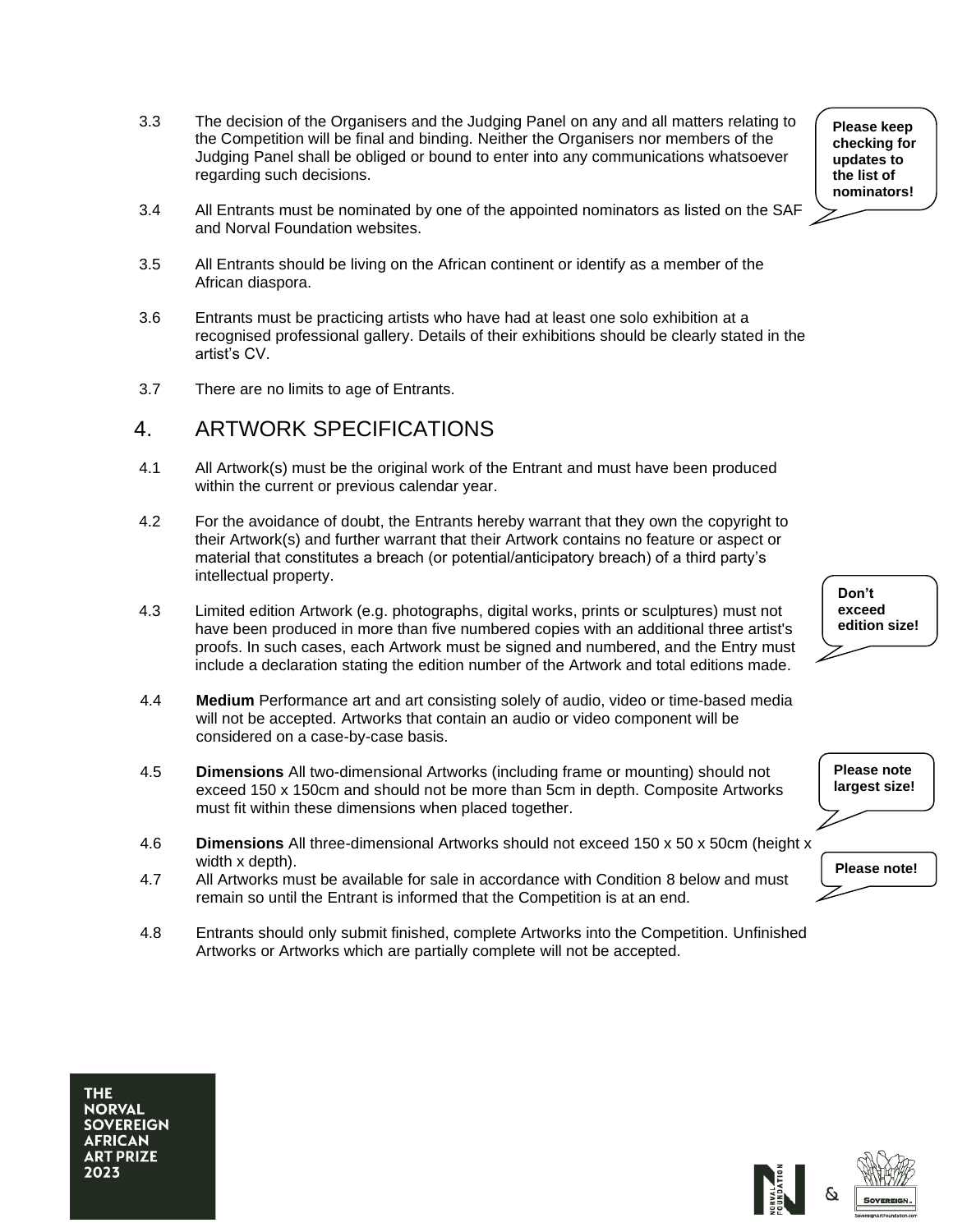# 5. SUBMISSION OF ENTRIES

- 5.1 Each Entrant may submit up to three Artworks but only one of these Artworks will be eligible for display in the Finalists' Exhibition.
- 5.2 Entrants are required to enter the Competition through the submission platform link as will be sent by the Organisers. Entrants must complete all fields of the online entry form and upload digital image(s) of their Artwork.
- 5.3 Artwork images must be high-resolution (min. 300Dpi) maximum 4MB in size and in one of the following formats: JPG, PNG or GIF. For two-dimensional Artworks, 1 or 2 images should be included, with at least one image showing a clear view of the whole Artwork. It is recommended to include a second image showing a detail of the work. For three-dimensional Artworks, 3 to 5 images should be included, showing different views of the work.
- 5.4 All images should be a true representation of the final and complete Artwork(s) detailed in the Entry. Images may not be manipulated or otherwise artificially or digitally enhanced by the Entrant.
- 5.5 All Entries must be received by the Organisers by 12 midnight GMT on 8 July 2022.
- 5.6 By completing the entry form, the Entrant agrees to the Organisers collecting, retaining, processing, or otherwise utilising the Entrant's personal information for the purposes of processing the Entry to the Competition, the promotion and administration of the Competition including distribution of the details for any and all promotional or marketing purposes and the creation of the Finalist's Exhibition. The personal information of Entrants will not be shared with third parties or otherwise processed for alternative purposes without the Entrant's consent.

## 6. GENERAL CONDITIONS

- 6.1 Finalists will be officially notified by email and the selected Artworks must be delivered to a location advised by the Organisers. Each Artwork must be marked clearly on the reverse with the title of the piece, the relevant Entrant's name and their contact details.
- 6.2 It is the Entrant's responsibility to cover all costs of transportation of their artwork to the location advised by the Organisers, including but not limited to: packing, crating and custom charges, as well as insurance to cover any damage that might be occasioned to the artwork during transit.
- 6.3 In line with condition 8.1 all efforts will be undertaken to sell the artwork. Should the work remain unsold after the Competition is at an end, the Entrant will cover all transportation and insurance costs arising from transit of the artwork back to themselves or to another destination as the Entrant may direct.

**THE NORVAL SOVEREIGN AFRICAN ART PRIZE** 2023



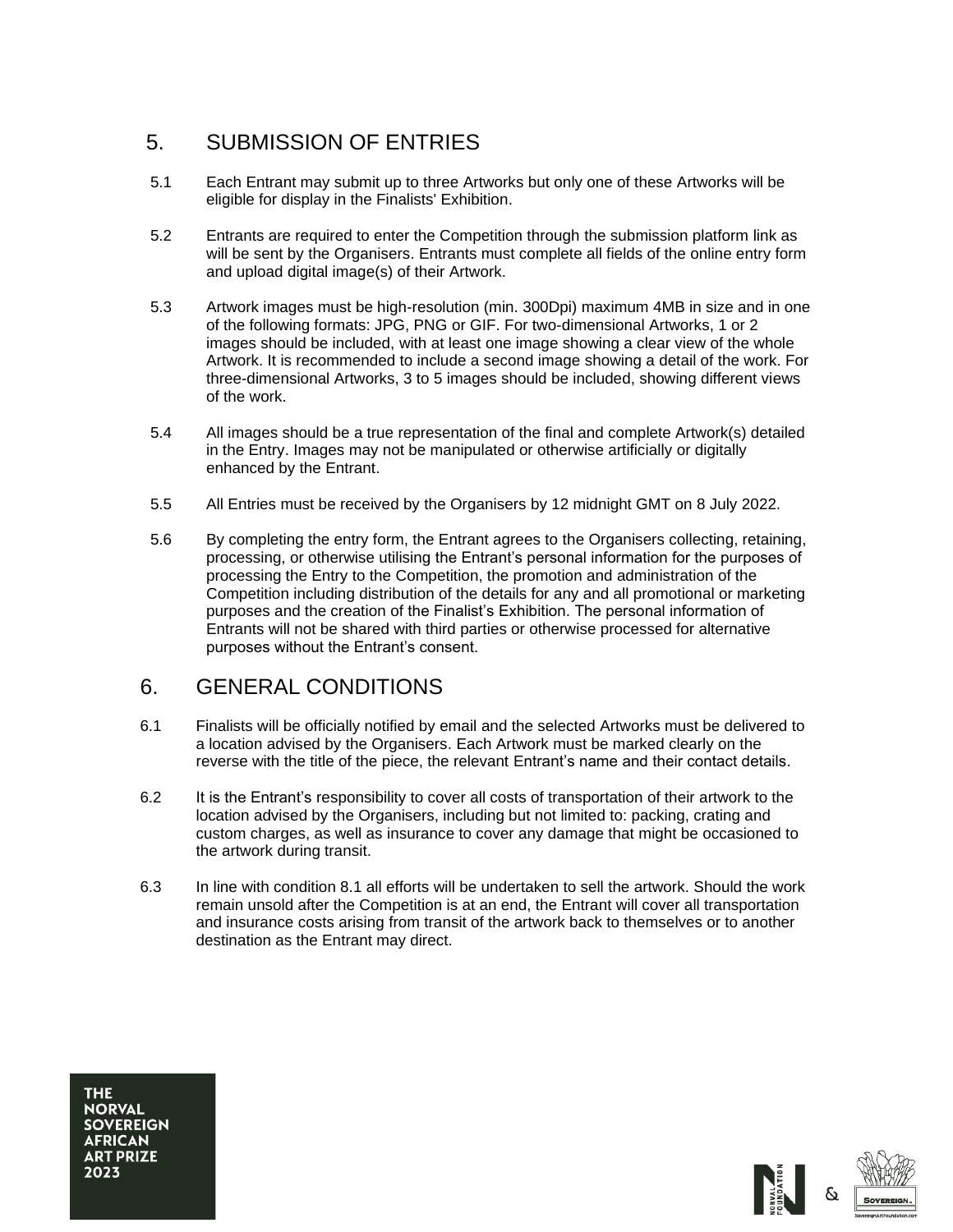- 6.4 If an issue is anticipated to cover potential costs to send the works for exhibition or for the return of unsold works - assistance (financial support) and/or arrangements (e.g storage or extended efforts to sell) can be applied for and will be considered on a case-by-case basis.
- 6.5 It is intended that each Finalist's Artwork will, at the discretion of the Organisers, be exhibited and publicised in the Finalists' Exhibition, associated printed materials and digital channels. The Organisers will arrange media coverage and publicity for the Finalists' Exhibition(s).
- 6.6 Unless otherwise agreed with the Organisers in writing, each Finalist consents to the following points:
	- a) The Organisers have the right to reproduce images of the Finalist's Artwork for publicity, marketing and educational purposes for SAF, Norval Foundation and the Competition.
	- b) The Sovereign Group of companies has the right to reproduce images of the Finalist's Artwork (with full credit to the Finalist) for Sovereign marketing materials.
	- c) The Grand Prize Winner agrees that SAF and Norval Foundation may produce limited editions of the winning Artworks to further its charitable aims.
- 6.7 The Entrants selected as The Grand Prize Winner (under Condition 2.1) and Public Vote Prize Winner (under Condition 2.2) will be announced during the Organisers' fundraising event.
- 6.8 Entrants shall not make or permit any person to make any public announcement, communication or circular concerning the results of the Competition or any other matter described by any of the Organisers' representatives on email or otherwise save where such information is already in the public domain or with the express written consent of the Organisers. Breach of this section shall be treated as a breach of confidentiality and shall be considered a material breach of these terms and conditions.
- 6.9 The Organisers reserve the right to disqualify an Entrant, where in the view of the Organisers: the Artwork does not meet the requirements as stated herein, the Entrant cannot be contacted or the Entrant does not respond within seven days of being contacted by the Organisers.
- 6.10 The Organisers and the Judging Panel reserve the right to offer the place of a disqualified Entrant to another Entrant but are not obliged to do so.

## 7. SUBMISSION OF ARTWORK FOR EXHIBITION

7.1 Artist's must arrange for their work to be adequately framed in order to protect and present the work. If the Entrant does not intend to exhibit the Artwork framed, then adequate protection must be provided for its storage and transportation.

**THE NORVAL SOVEREIGN AFRICAN ART PRIZE** 2023